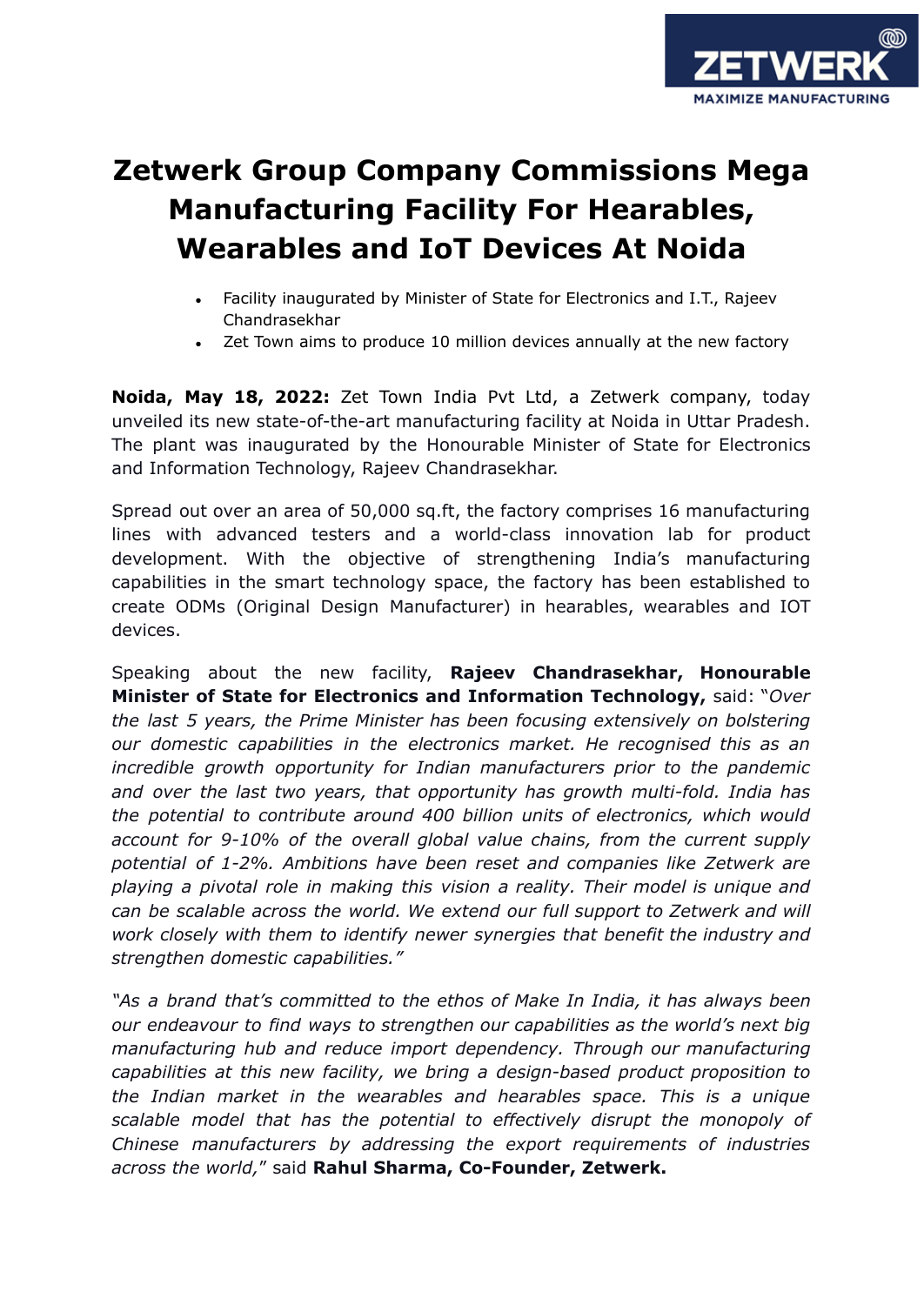

Products manufactured at Zet Town's new ODM facility are developed using a customisable model that enables the company to control the smart technology in the device by customising product features and positioning in keeping with the requirements of customers.

*"We are pioneering an ODM and EMS offering in the wearables and hearables space with a technology-first, people-first approach. With a focus on design, integration and innovation, we customise our products to cater to the specific needs of various segments. As we scale our business model to meet global demand, we aspire to be amongst the first in India to export Designed & Made in India wearables and hearables products to the world*," said **Shalabh Srivastava, Chief Executive Officer, Zet Town India**.

Products manufactured at Zetwerk's new ODM facility are developed using a customisable model that enables the company to control the smart technology in the device by customising product features and positioning in keeping with the requirements of customers.

Zet Town India Pvt Ltd is a leading ODM in India's Hearables and Wearables space with single-point comprehensive product life cycle support, focusing on design and manufacturing services in the larger IoT domain. It has dedicated teams for Research & Development, Design, Sourcing, Assembly & Testing and a state-of-the-art manufacturing facility in Noida with 16 manufacturing lines with advanced testers and a world-class innovation lab for product development.

## **About Zetwerk:**

Zetwerk is a managed marketplace for contract manufacturing. Zetwerk partners with the world's leading industrial and consumer enterprises to get their products manufactured via a global network of small manufacturers, where Zetwerk helps with supplier selection, pricing and fulfilment of orders. Zetwerk offers manufacturing solutions across a diverse range of industries such as Oil & Gas, Renewables, Aerospace, Infrastructure, Apparel, Electronics and Retail. For customers, Zetwerk's global manufacturing network ensures products are manufactured faster, at competitive prices and with world-class quality. In addition, Zetwerk's in-house Manufacturing Operating System software, ZISO, enables digital selection of supply, real-time tracking across stages, visual updates of products getting made, seamless communication across stakeholders and quality assurance of the final product, thereby offering customers peace of mind. For manufacturing partners, Zetwerk drives higher utilization of manufacturing capacities and offers various portfolio services (including logistics, raw material procurement, working capital access) to drive revenue growth and optimize manufacturing costs.

For queries, please reach out to:

Ayushi Moudgil, MSL

ayushi.moudgil@mslgroup.com

Devleena De, MSL